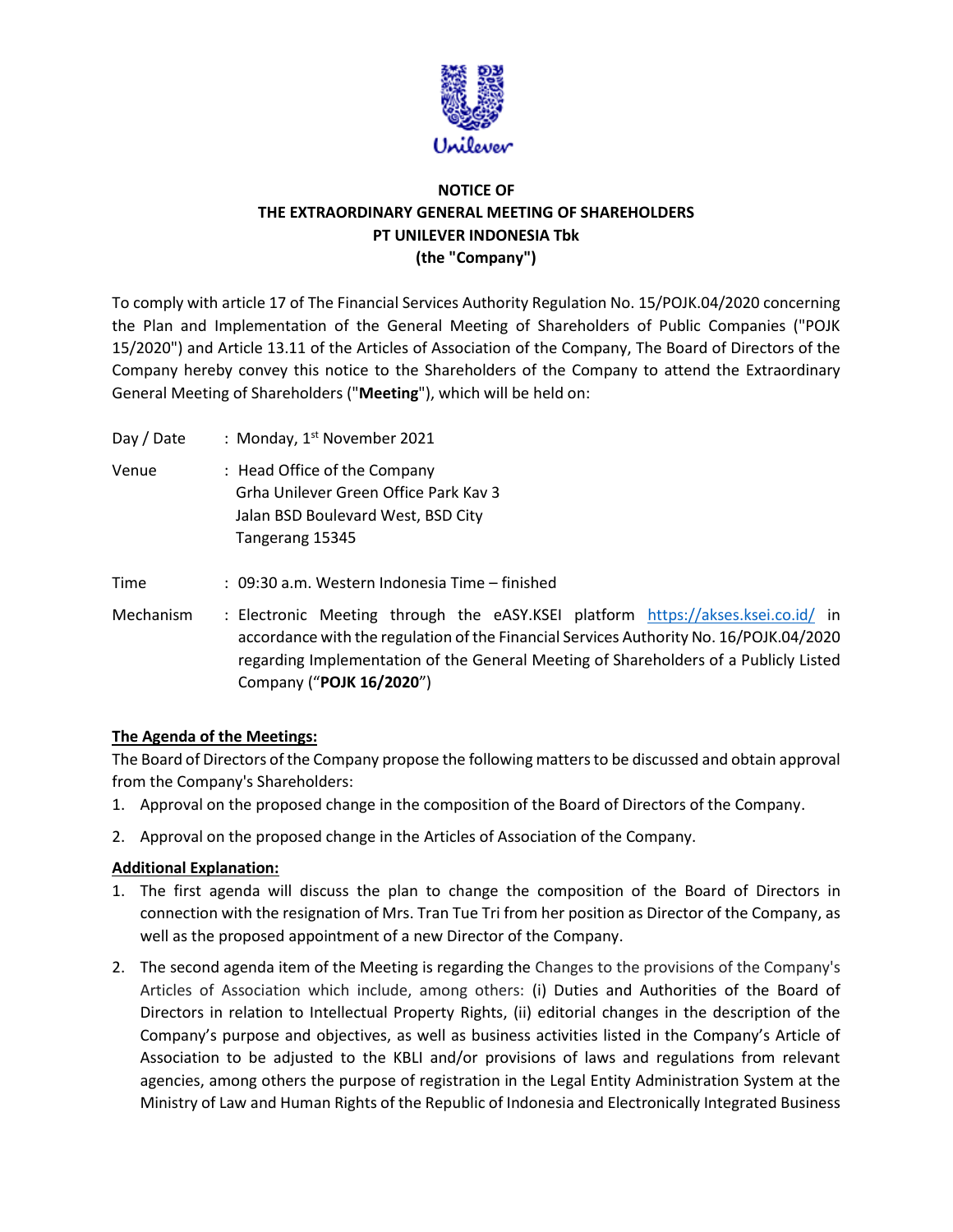Licensing Service System (*Online Single Submission* ("**OSS"**)). The Company does not intend to make changes to its business activities.

Further and detailed explanation of each agenda of the Meeting can be accessed through the Company's website[:https://www.unilever.co.id/investor-relations/shareholder-information/berita-terkait-rups-dan](https://www.unilever.co.id/investor-relations/shareholder-information/berita-terkait-rups-dan-rupslb.html)[rupslb.html.](https://www.unilever.co.id/investor-relations/shareholder-information/berita-terkait-rups-dan-rupslb.html)

## **General Provisions:**

- 1. The Company will not provide separate individual invitation to each Shareholders of the Company, this notice is served as an official invitation. This notice can also be seen on the Company's website [\(www.unilever.co.id\)](http://www.unilever.co.id/), PT Bursa Efek Indonesia Indonesia (IDX) website [\(https://idx.co.id/\)](https://idx.co.id/) and PT Kustodian Sentral Efek Indonesia website [\(https://www.ksei.co.id/](https://www.ksei.co.id/) ).
- 2. The Shareholders of the Company who are entitled to attend the Meeting are the Shareholders of the Company whose names are validly recorded in the Register of Shareholders of the Company on 30th September 2021 at 16.00 WIB ("**Authorized Shareholders**") or their authorized proxy.
- 3. Material Agenda of the Meeting namely profile resumes of prospective members of the Board of Directors whose appointment will be proposed at the Meeting, proposed changes to the Articles of Association, the Rules of Meeting and other documents related to the implementation of the Meeting are available and can be accessed and downloaded through the Company's website [\(https://www.unilever.co.id/investor-relations/shareholder-information/berita-terkait-rups-dan](https://www.unilever.co.id/investor-relations/shareholder-information/berita-terkait-rups-dan-rupslb.html)[rupslb.html\)](https://www.unilever.co.id/investor-relations/shareholder-information/berita-terkait-rups-dan-rupslb.html) from the date of this notice until the date of the Meeting. The Company does not provide Meeting material in the form of hardcopy at the Meeting.
- 4. In connection to the implementation of the Meeting through eASY.KSEI as referred to above, the Shareholders can participate in the Meeting through the following mechanism:
	- a. electronic attendance at the Meeting through the eASY.KSEI application [\(https://akses.ksei.co.id/\)](https://akses.ksei.co.id/);
	- b. represented by another party by giving power of attorney electronically through the eASY.KSEI application; or
	- c. physical attendance at the Meeting
- 5. **to prevent and/or control the spread of Corona Virus Disease (COVID.19), the Company strongly recommend the Shareholders to participate in the Meeting either by electronic attendance as described in item 4 letter a, or by granting electronic proxy (e-Proxy) through the eASY.KSEI application as referred to in item 9 letter a, with due observance of the following:**
	- i. the Company's Shareholders that can use the eASY.KSEI application are local individual Shareholders whose shares are kept in the collective custody of KSEI;
	- ii. the Company's Shareholders must first register for the KSEI Securities Ownership Reference facility ("AKSes KSEI"). For the Shareholders that have not been registered, please register through the website [\(https://akses.ksei.co.id/\)](https://akses.ksei.co.id/);
	- iii. to use the eASY.KSEI application, the Shareholders can go to the eASY.KSEI menu, then click the eASY.KSEI Login submenu found on the AKSes facility [\(https://akses.ksei.co.id/\)](https://akses.ksei.co.id/)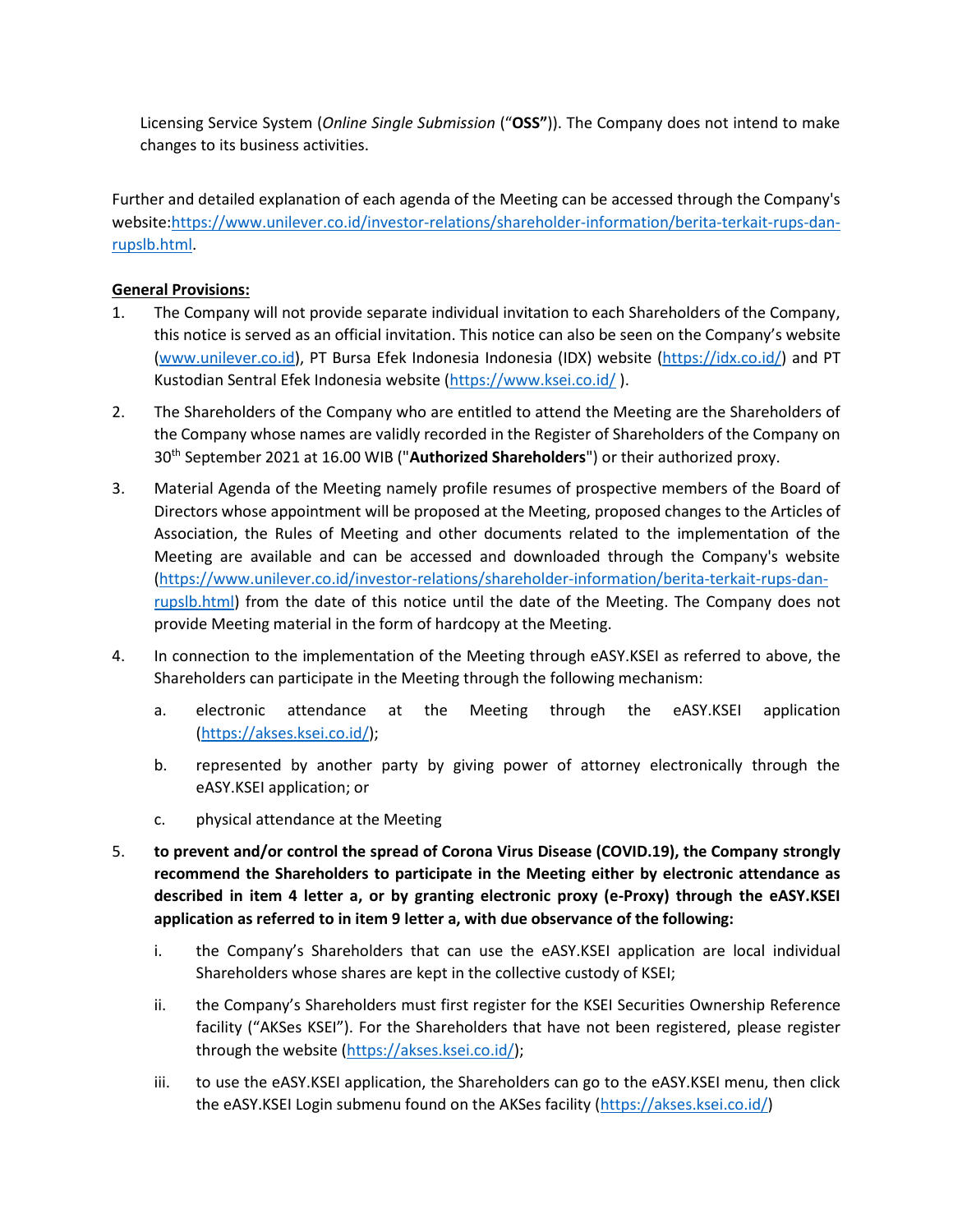the manual for registration, use, as well as further explanation of eASY.KSEI (e-Proxy and e-Voting) can be obtained from the website [\(https://akses.ksei.co.id/\)](https://akses.ksei.co.id/).

- 6. The Company's Shareholders or their proxies that will electronically attend the Meeting through the eASY.KSEI application as referred to in item 4 letter a, should consider the following provisions:
	- a. the Company's Shareholders can declare their attendance electronically until 29 October 2021, 12:00 WIB ("**Time frame for Attendance Declaration**") and to cast their votes through eASY.KSEI from the date of this Meeting notice until the Time frame for Attendance Declaration.
	- b. For:
		- (i) the Company's Shareholders that have not declared their electronic attendance until the Time frame for Attendance Declaration;
		- (ii) the Company's Shareholders that have declared their electronic attendance but have not cast their votes until the Time frame for Attendance Declaration;
		- (iii) the Individual Representatives and the independent Party appointed by the Company (i.e., PT Sharestar Indonesia as the Company's Securities Administration Bureau ("BAE")) that have received powers of attorney from the Company's Shareholders but the Shareholders have not cast their votes until the Time frame for Attendance Declaration;
		- (iv) the KSEI Participants/Intermediaries (Custodian Banks or Securities Companies) that have received powers of attorney from the Company's Shareholders that have cast their votes through the eASY.KSEI application;

It is mandatory to register through the eASY.KSEI application on the date of the Meeting from 07.30 am until 09.00 am.

- c. Any delay or failure to complete the electronic attendance registration process for any reason will result in the Shareholders or their proxies not being permitted to electronically attend the Meeting and their share ownership not being taken into account in the attendance quorum.
- 7. the Company's Shareholders holding the Company's share in script form can grant power of attorney available on the Company's website: <https://www.unilever.co.id/>
- 8. The Company's Shareholders or their proxies that will physically attend the Meeting as referred to in item 4 letter c above are kindly requested to provide the registration officer with the original copy of the Written Confirmation to Attend the Meeting ("**KTUR**") and the original copy of their Resident ID Card ("**KTP**") or any other identity card before entering the Meeting room. The representative of the Company's corporate Shareholders, in addition to providing the original copy of the KTUR and the original copy of their KTP or any other identity card, must also provide a copy of the latest Articles of Association and the deed containing the latest composition of the management of the Company they represent. Please also be aware to the Additional Notes on this notice.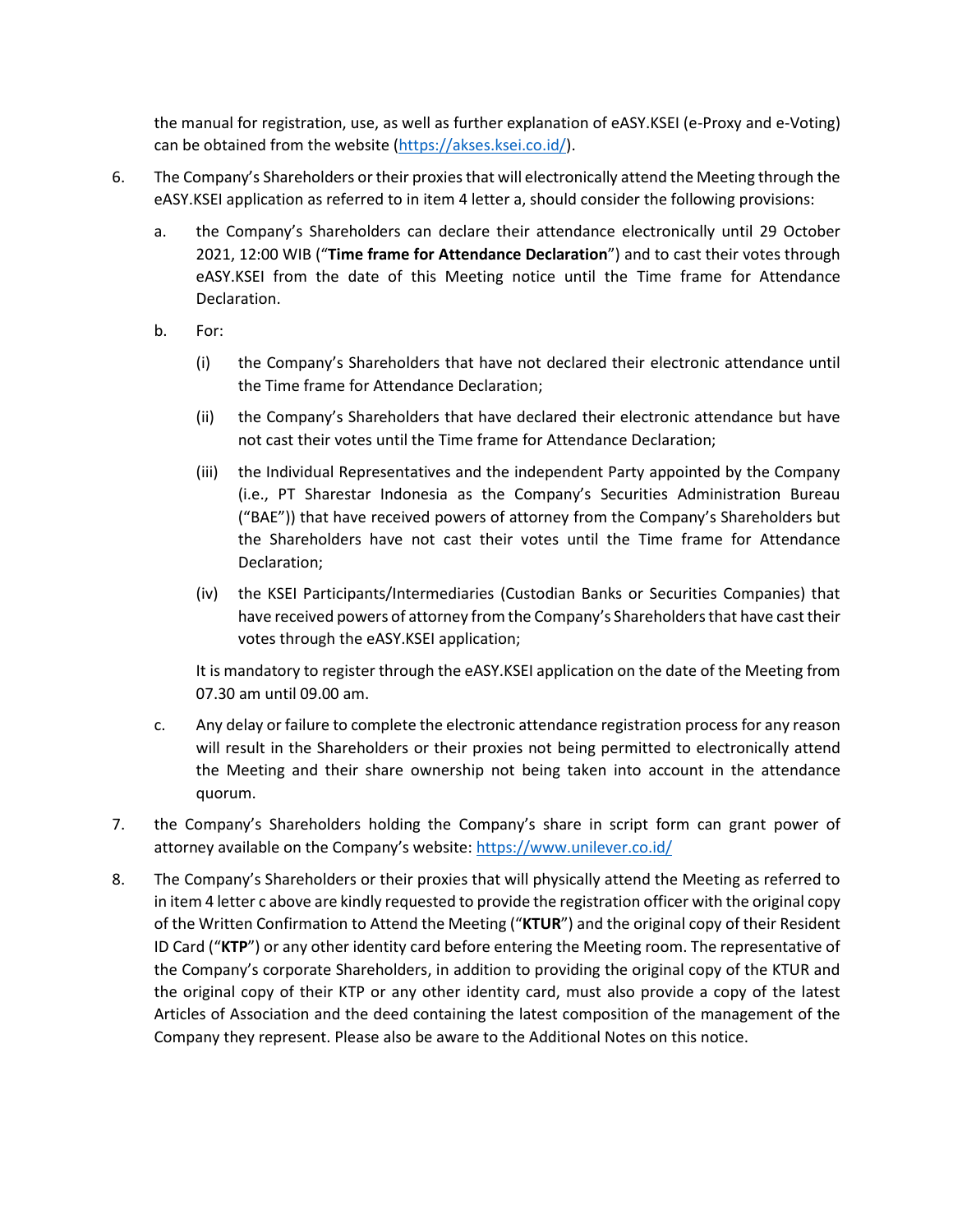- 9. Any Shareholder of the Company may be represented by a proxy:
	- a. by granting the power electronically (e-Proxy) through the eASY.KSEI application, provided further that such Shareholder is required to submit the power of attorney and vote, change the proxy and/or decide on the vote to cast on the Meeting agenda items, or revoke the power of attorney, all electronically through eASY.KSEI from the date of this Meeting notice until the Time frame for Attendance Declaration;
	- b. by using a conventional power of attorney in the form as provided on the Company's website [\(https://www.unilever.co.id/\)](https://www.unilever.co.id/), subject to the following provisions:
		- (i) Any member of the Board of Directors, the Board of Commissioners, and any employee of the Company may act as a proxy for the Shareholders in the Meeting, but any vote they cast as a proxy will not be counted in the voting;
		- (ii) No Shareholder of the Company may grant power to more than one proxy for any part of his/her shares with different votes;
		- (iii) if the power of attorney as described in this item 9 letter b is signed outside the territory of the Republic of Indonesia, such power attorney must be signed before the local Notary Public and authenticated by the local embassy of the Republic of Indonesia;
		- (iv) the Shareholders may grant power of attorney conventionally to independent party designated by the Company namely Company's Securities Administration Bureau ("**BAE**") representative, PT Sharestar Indonesia.
		- (v) The form of power of attorney can be downloaded from the Company's website and the completed power of attorney must be delivered to the SAB, having its office at Berita Satu Plaza, 7th Floor, Jl. Jend. Gatot Subroto Kav. 35-36, Jakarta 12950, Indonesia, Tel. +6221 5277966, Fax. +6221 527 7967 ("**BAE Office**"), on any business day from the date of the Meeting Notice until at the latest 3 (three) working days before the Meeting is held on 27 October 2021 until 16:00 WIB.
- 10. the Company's Shareholders or their proxies can view the ongoing Meeting through a Zoom webinar by selecting the eASY.KSEI menu and the *Tayangan RUPS* (GMS Streaming) submenu on the AKSes.KSEI website [\(https://akses.ksei.co.id/\)](https://akses.ksei.co.id/), subject to the following:
	- a. the Company's Shareholders or their proxies have been registered on the eASY.KSEI application by no later than 29 October 2021,12:00 WIB.
	- b. The GMS Video Streaming has a capacity of up to 500 participants, and the participant's attendance will be determined on a first come first serve basis. The Company's Shareholders or their proxies that cannot view the Meeting through the GMS Video Streaming will still be considered as validly attending the electronic Meeting and their share ownership and votes will be taken into account in the Meeting as long as they have been registered on the eASY.KSEI application.
	- c. The Company's Shareholders or their proxies that view the ongoing Meeting through the GMS Video Streaming but whose electronic attendance is not duly registered on the eASY.KSEI application will not be considered as validly attending the electronic Meeting and therefore their attendance will not be counted in the attendance quorum for the Meeting.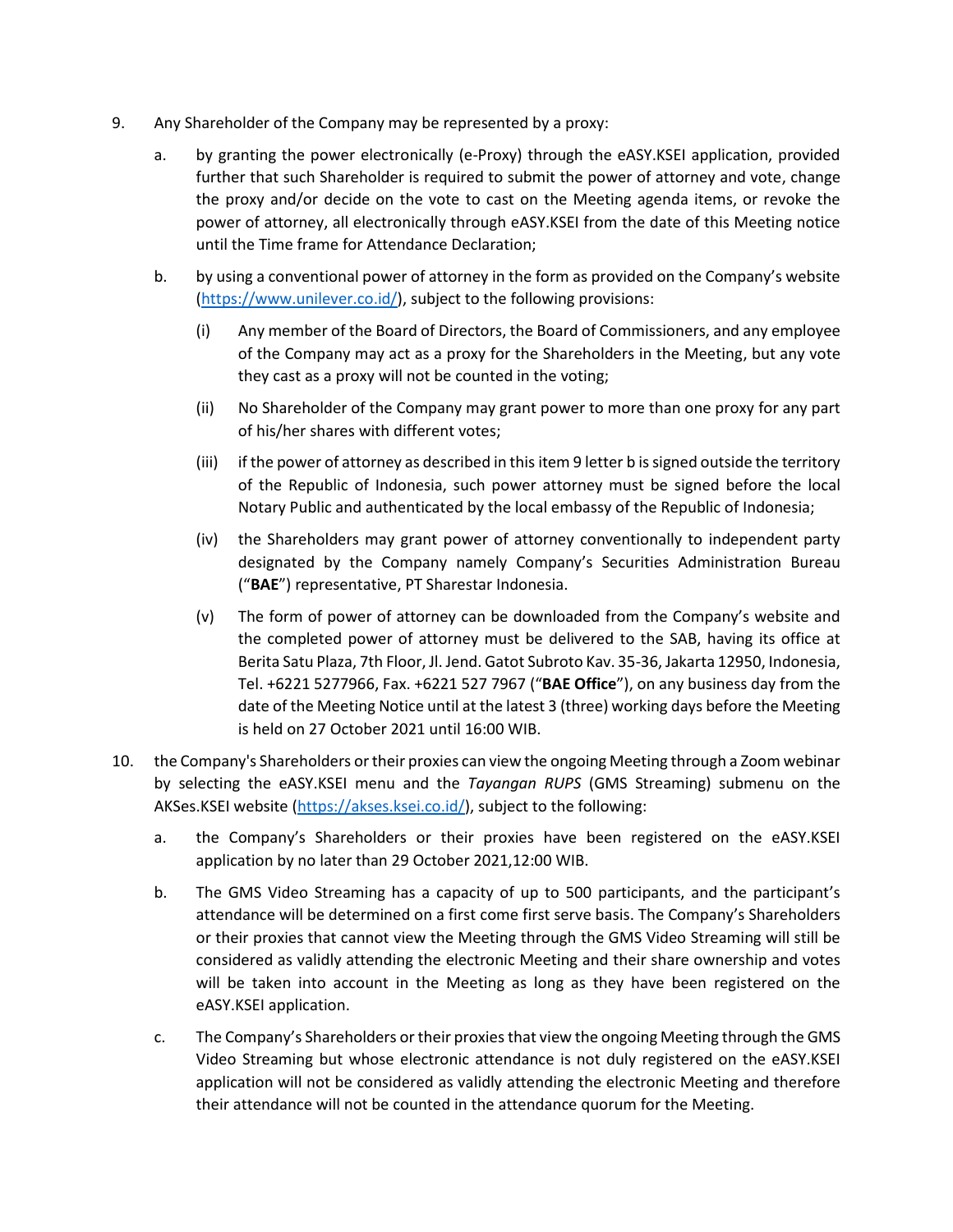d. To get the best experience in using the eASY.KSEI application and/or the GMS Video Streaming, the Shareholders or their proxies are advised to use the Mozilla Firefox browser.

### **Additional Information:**

To prevent and/or control the spread of COVID.19, in compliance with the Government's order and with due observance of the prevailing laws and regulations, the Company will implement the Health Protocol for the Community in Public Places and Facilities in the Context of Corona Virus Disease 2019 (Covid 19) Prevention and Control ("**COVID -19 Health Protocol**"), including to limit the number of Shareholders or their proxies that can physically attend the Meeting. Any Shareholder or his/her proxy that will physically attend the Meeting. For Shareholders or their proxies who will remain physically present at the Meeting, must follow the Covid-19 Health Protocol in the Meeting venue as established by the Company, among others, as follows:

- 1). For the safety and health of all Parties, **on their own expense, to conduct and provide the results of the Rapid Test Antigen or RT-PCR swab test with negative Covid-19 result obtained from doctors, hospitals, health centers or clinics, in which the test should be taken maximum period of 1x24 hours before the Meeting date;**
- 2). Showing a complete COVID-19 vaccination certificate through "**Peduli Lindungi**" electronic application in accordance with applicable regulations;
- 3) Mandatory to use the standard mask required by the Government anytime while being in the area around the meeting room and in the meeting room during the Meeting;
- 4). based on the body temperature checking and monitoring, the Shareholder or his/her proxy does not have above normal body temperatures (more than 37.3° C);
- 5). must use the hand sanitizer provided before entering the Meeting room;
- 6). not being unwell (fever, cough, flu or colds) at the time of registration or entering the Meeting room and must submit a health declaration form (can be downloaded on the Company's website <https://www.unilever.co.id/> which contains health information signed by the Shareholder or his/her proxy.
- 7). In order to implement the Covid-19 Health Protocol, the Meeting Officer will direct the Shareholders and/or their proxy into the specified Meeting room and limit the number of people in the Meeting room taking into account the capacity of the Meeting venue and physical distancing policy;
- 8). If the Shareholder or his/her proxy is unable to fulfill the provisions of item 1) until item 7) above, and/or based on the Company's discretion as deemed necessary, the Company has the right to:
	- (i) prohibit the Shareholder or their proxies from attending the Meeting;
	- (ii) request the Shareholder or their proxies to immediately leave the Meeting room;
	- (iii) take any other necessary actions in accordance with the health protocol.